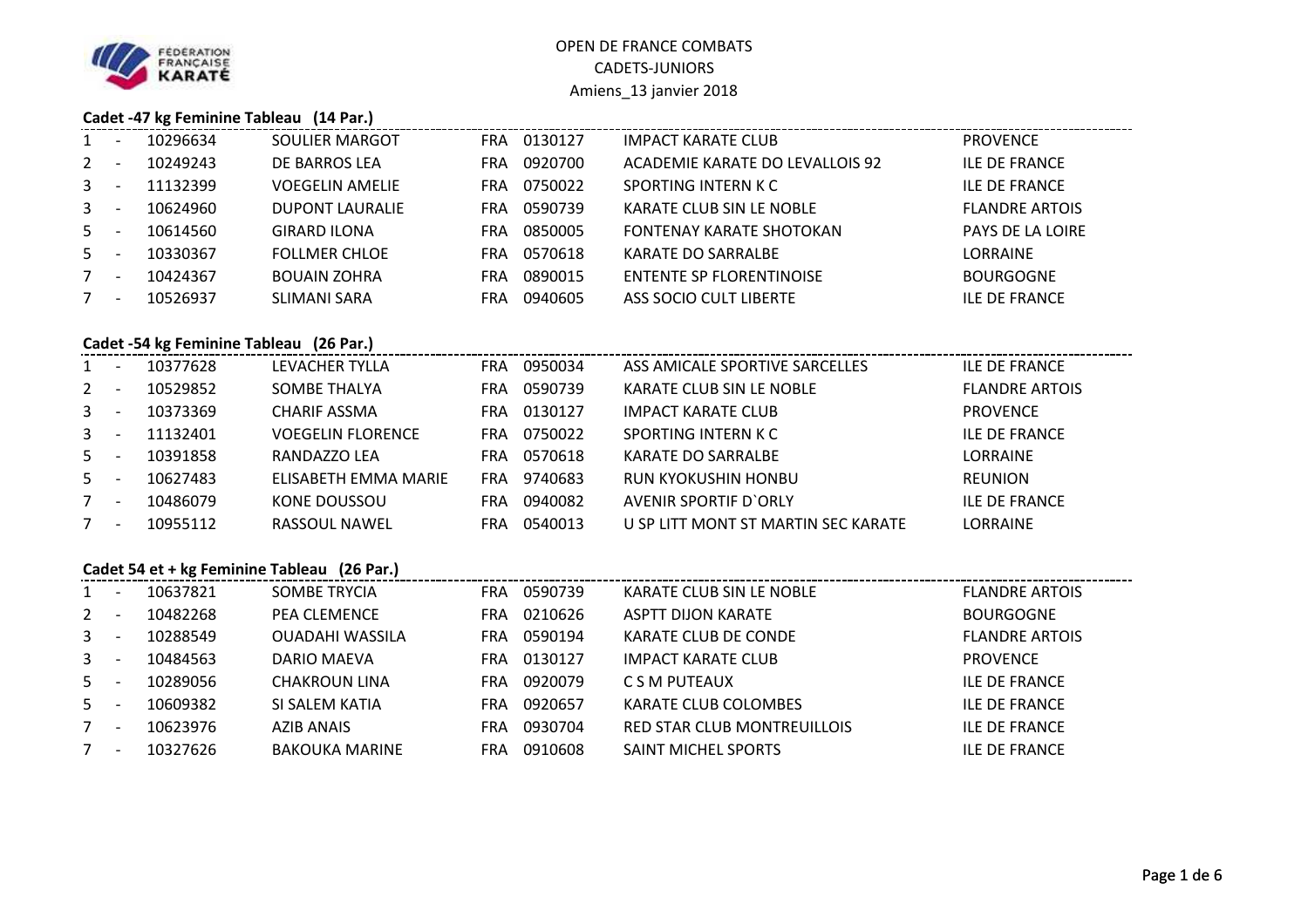

### **Junior -48 kg Feminine Tableau (4 Par.)**

| $1 -$   | 10352965 | CHETTIAR PRIYANKA    |     | FRA 0950086 | AMICAL CLUB SPORTIF CORMEILLAI | ILE DE FRANCE |
|---------|----------|----------------------|-----|-------------|--------------------------------|---------------|
| $2 -$   | 10260282 | BALI KENZA           |     | FRA 0940026 | CLUB BUDOKAN THIAIS            | ILE DE FRANCE |
| $3 - 1$ | 10589771 | KALAC SELIMA         | FRA | 0900011     | KARATE SHOTOKAN CRAVANCHOIS    | FRANCHE COMTE |
| $3 - 1$ | 10313831 | <b>MOKRANI AGNES</b> |     | FRA 0450037 | BUDOKAN KARATE ORLEANS         | TBO           |
|         |          |                      |     |             |                                |               |

#### **Junior -53 kg Feminine Tableau (14 Par.)**

| 1              | 10561546 | MARTINETTI MELINA    | <b>FRA</b> | 0830697 | LE GRAND SAMOURAI            | COTE D AZUR             |
|----------------|----------|----------------------|------------|---------|------------------------------|-------------------------|
| $2^{\circ}$    | 10373959 | <b>GRUN AMELIE</b>   | FRA        | 0540062 | KARATE DO LONGWY             | <b>LORRAINE</b>         |
| 3 <sup>7</sup> | 10522401 | SIDOTMANE SABRINA    | <b>FRA</b> | 0720008 | SAMOURAI 2000                | <b>PAYS DE LA LOIRE</b> |
| 3 <sup>1</sup> | 10548769 | <b>BAHL LOU-ANN</b>  | FRA        | 0850004 | KARATE CLUB DE CHANTONNAY    | <b>PAYS DE LA LOIRE</b> |
| $5 -$          | 10120154 | AKRATI NORA          | <b>FRA</b> | 0920657 | KARATE CLUB COLOMBES         | <b>ILE DE FRANCE</b>    |
| 5              | 10521514 | LAKRICHI MANAR       | <b>FRA</b> | 0710015 | S K C MACON                  | <b>BOURGOGNE</b>        |
| $7^{\circ}$    | 10307029 | TRAN EVIE            | <b>FRA</b> | 0590749 | KARATE CLUB TETEGHEM         | <b>FLANDRE ARTOIS</b>   |
| 7              | 10319202 | <b>DECKERT MANON</b> | FRA        | 0770059 | KARATE CLUB BOISSY LE CHATEL | <b>ILE DE FRANCE</b>    |
|                |          |                      |            |         |                              |                         |

#### **Junior -59 kg Feminine Tableau (11 Par.)**

| 1            | 10429506 | <b>BOUCHIHA SHEHERAZADE</b> | <b>FRA</b> | 0950086 | AMICAL CLUB SPORTIF CORMEILLAI     | <b>ILE DE FRANCE</b>  |
|--------------|----------|-----------------------------|------------|---------|------------------------------------|-----------------------|
| $2^{\circ}$  | 10168838 | <b>JAECQUES CINDY</b>       | <b>FRA</b> | 0950025 | US EZANVILLE ECOUEN                | <b>ILE DE FRANCE</b>  |
| $\mathbf{3}$ | 10373963 | <b>LORBER ELEONORE</b>      | FRA        | 0570618 | <b>KARATE DO SARRALBE</b>          | LORRAINE              |
| $3 -$        | 10242034 | <b>FLAMAND NATANAELE</b>    | FRA        | 0910035 | <b>KARATE CLUB ETIOLLES TIGERY</b> | <b>ILE DE FRANCE</b>  |
| $5 -$        | 10439327 | <b>BARBARIN NATACHA</b>     | FRA        | 0380676 | KARATE CLUB DE CRAS                | <b>RHONE ALPES</b>    |
| 5            | 10049091 | <b>RIFQI CHERINE</b>        | <b>FRA</b> | 0420616 | KARATE CLUB DE FIRMINY             | <b>RHONE ALPES</b>    |
| $7^{\circ}$  | 10486689 | <b>FLAMAND CELINE</b>       | FRA        | 0900011 | KARATE SHOTOKAN CRAVANCHOIS        | <b>FRANCHE COMTE</b>  |
| 7            | 10188178 | <b>FOSSE ALESSIA</b>        | FRA        | 0590660 | KARATE CLUB DE PETITE FORET        | <b>FLANDRE ARTOIS</b> |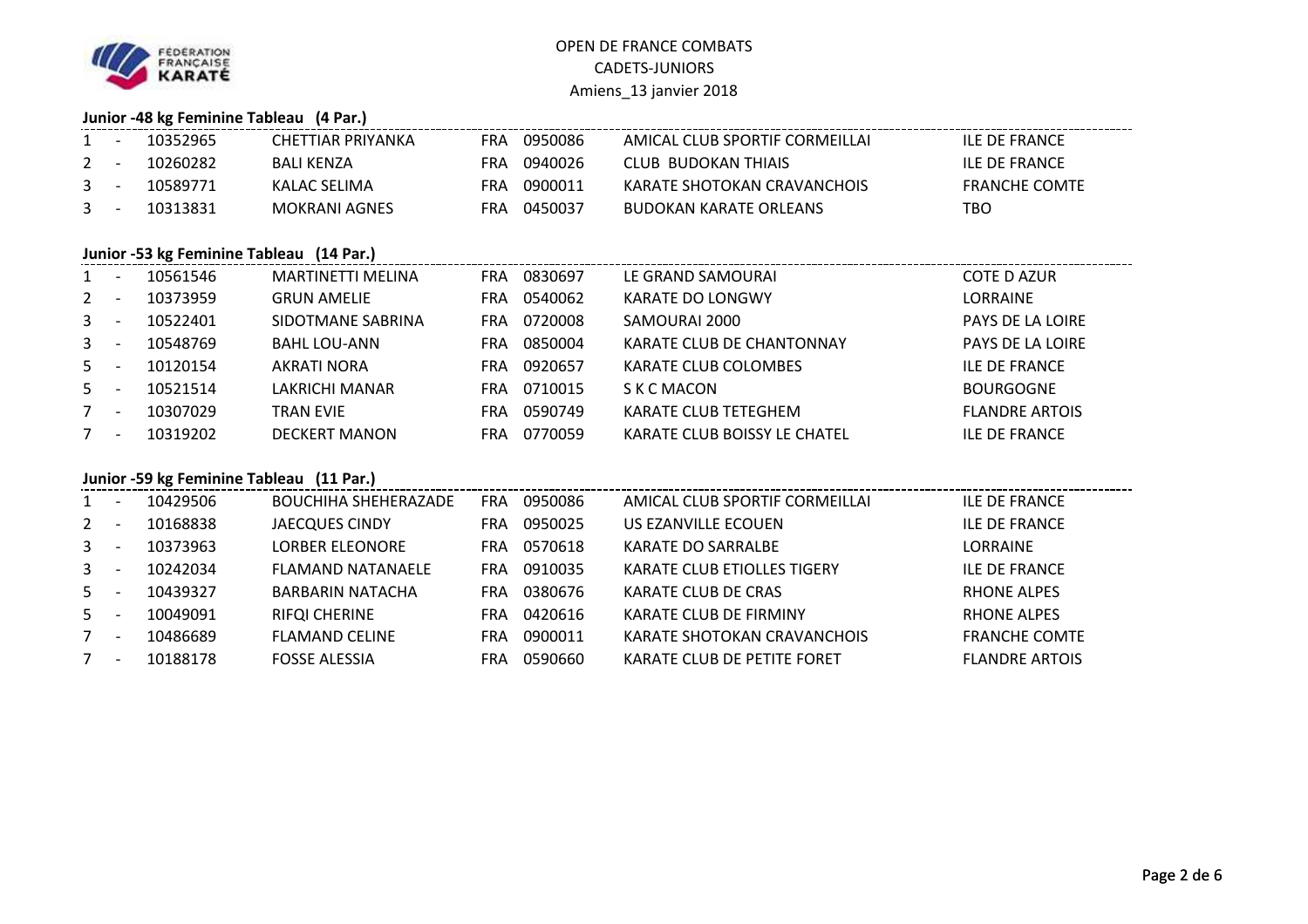

## **Junior 59 et + kg Feminine Tableau (22 Par.)**

| $1 \quad$      | 10286600 | ABID INES              | FRA. | 0130127 | <b>IMPACT KARATE CLUB</b>         | <b>PROVENCE</b>      |
|----------------|----------|------------------------|------|---------|-----------------------------------|----------------------|
| $2^{\circ}$    | 10461622 | <b>NASRI MONA</b>      | FRA. | 0950037 | A D B KTE GARGES                  | <b>ILE DE FRANCE</b> |
| 3 <sup>1</sup> | 10142678 | HAMMOU SIHAM           | FRA. | 0910077 | ETAMPES TEAM INTERNATIONAL KARATE | <b>ILE DE FRANCE</b> |
| $3^{\circ}$    | 10297512 | DE CROYERE AMELIE      | FRA. | 0060076 | AS BATIMENT TRAVAUX PUBLICS       | <b>COTE D AZUR</b>   |
| $5 -$          | 10313156 | <b>ANTOINE ORNELLA</b> | FRA. | 0130127 | <b>IMPACT KARATE CLUB</b>         | <b>PROVENCE</b>      |
| $5 -$          | 10393215 | ZIKI FATIMA            | FRA  | 0950034 | ASS AMICALE SPORTIVE SARCELLES    | <b>ILE DE FRANCE</b> |
| $7^{\circ}$    | 10377570 | LEVACHER JENNA         | FRA  | 0950034 | ASS AMICALE SPORTIVE SARCELLES    | <b>ILE DE FRANCE</b> |
| $7^{\circ}$    | 10182504 | DERKAOUI MYRIAM        | FRA. | 0910691 | KARATE SHOTOKAN ESSONNIEN         | <b>ILE DE FRANCE</b> |
|                |          |                        |      |         |                                   |                      |

## **Cadet -52 kg Masculin Tableau (29 Par.)**

| $\mathbf{1}$ | 10296630 | <b>GIRAUD JEREMY</b>     | FRA.       | 0130127 | <b>IMPACT KARATE CLUB</b>            | <b>PROVENCE</b>      |
|--------------|----------|--------------------------|------------|---------|--------------------------------------|----------------------|
| $2^{\circ}$  | 10296633 | <b>GOUIRAN ALEXANDRE</b> | FRA.       | 0130127 | <b>IMPACT KARATE CLUB</b>            | <b>PROVENCE</b>      |
| $\mathbf{3}$ | 10377650 | <b>IBILI WALID</b>       | <b>FRA</b> | 0950034 | ASS AMICALE SPORTIVE SARCELLES       | <b>ILE DE FRANCE</b> |
| $3 -$        | 10333459 | <b>BEGUE MELVIN</b>      | <b>FRA</b> | 0450030 | K C DE BEAUNE LA ROLANDE             | тво                  |
| $5 -$        | 10284987 | DAVID ALEXIS             | FRA        | 0430609 | SEIJITSU DOJO                        | AUVERGNE             |
| $5 -$        | 10400599 | <b>LEGER TITOUAN</b>     | <b>FRA</b> | 0940026 | <b>CLUB BUDOKAN THIAIS</b>           | <b>ILE DE FRANCE</b> |
| 7            | 10330676 | DA SILVA HUGO            | <b>FRA</b> | 0910113 | <b>BUDO CLUB DE SAVIGNY SUR ORGE</b> | <b>ILE DE FRANCE</b> |
| 7            | 10472161 | <b>LAMBERT NICOLAS</b>   | <b>FRA</b> | 0860638 | <b>BUSHI KARATE ACADEMIE</b>         | POITOU CHARENTES     |

#### **Cadet -57 kg Masculin Tableau (28 Par.)**

|              | Cauel -37 Kg Masculiii Tableau TZo Parti |          |                       |      |         |                                |                         |  |  |  |  |  |
|--------------|------------------------------------------|----------|-----------------------|------|---------|--------------------------------|-------------------------|--|--|--|--|--|
| $1 \quad$    |                                          | 10375487 | <b>MERCIER BRIAC</b>  | FRA  | 0720008 | SAMOURAI 2000                  | PAYS DE LA LOIRE        |  |  |  |  |  |
| 2            |                                          | 10500541 | ZAKNOUNE MOHAMED      | FRA  | 0250028 | PLANOISE KARATE ACADEMY        | <b>FRANCHE COMTE</b>    |  |  |  |  |  |
| $\mathbf{3}$ |                                          | 10467719 | <b>GNIZAKO ADRIEN</b> | FRA. | 0920079 | C S M PUTEAUX                  | <b>ILE DE FRANCE</b>    |  |  |  |  |  |
| $\mathbf{3}$ |                                          | 10413483 | RODRIGUES THEO        | FRA. | 0950086 | AMICAL CLUB SPORTIF CORMEILLAI | <b>ILE DE FRANCE</b>    |  |  |  |  |  |
| $5 -$        |                                          | 10609919 | GIUDICE SALVO         | FRA  | 0130704 | <b>FULL KARATE ACADEMIE</b>    | <b>PROVENCE</b>         |  |  |  |  |  |
| $5 -$        |                                          | 10251786 | ABDOUL ODIOT RAYAN    | FRA  | 0950034 | ASS AMICALE SPORTIVE SARCELLES | <b>ILE DE FRANCE</b>    |  |  |  |  |  |
|              |                                          | 10234066 | <b>TAS YANIS</b>      | FRA  | 0850635 | <b>TEAMTAS 85</b>              | <b>PAYS DE LA LOIRE</b> |  |  |  |  |  |
|              |                                          | 10346536 | KLAPCZYNSKI KILLIAN   | FRA  | 0770616 | C K S EN PAYS CRECOIS          | <b>ILE DE FRANCE</b>    |  |  |  |  |  |
|              |                                          |          |                       |      |         |                                |                         |  |  |  |  |  |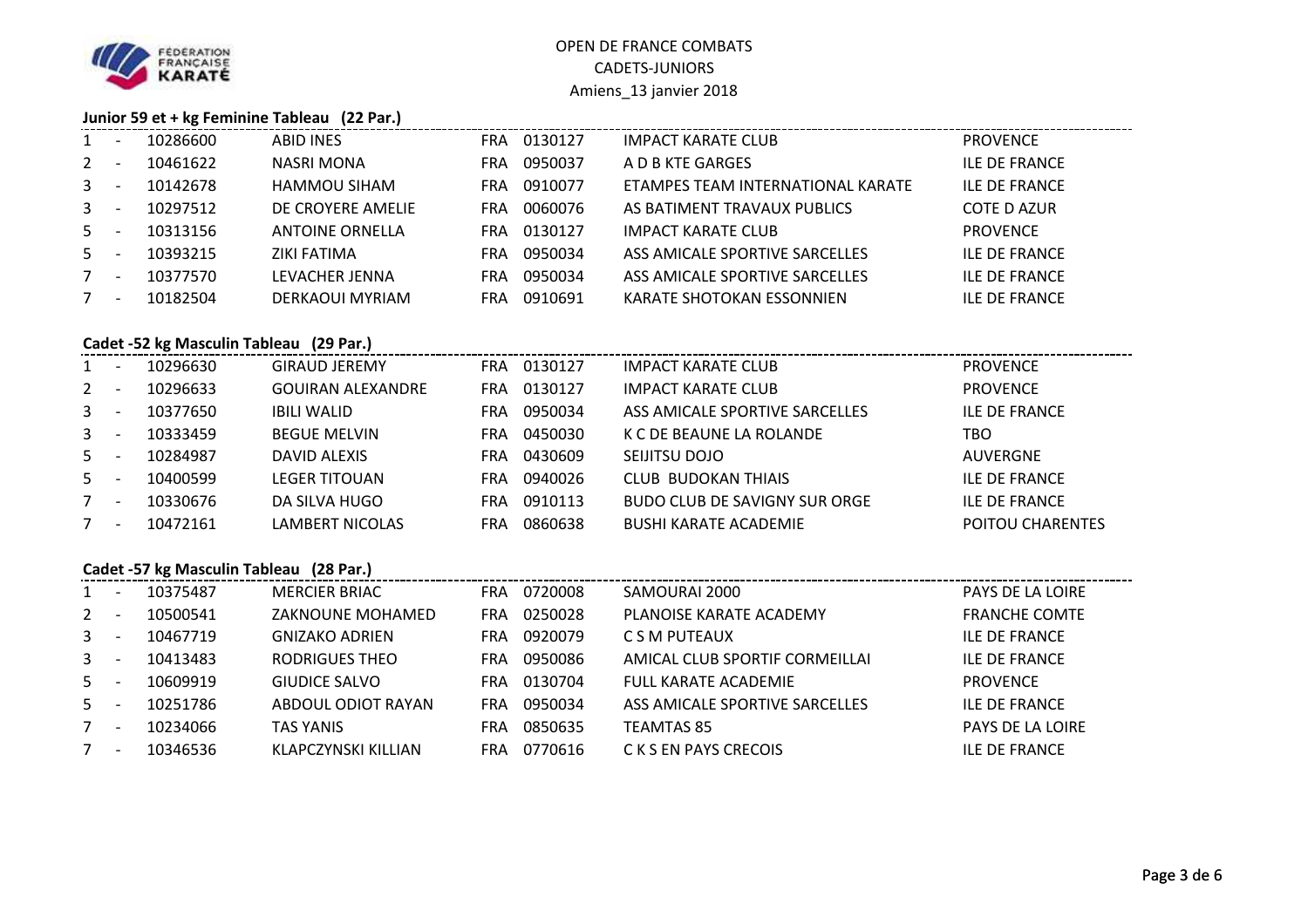

## **Cadet -63 kg Masculin Tableau (27 Par.)**

| 1           | $\overline{\phantom{a}}$ | 10310735 | <b>BECHICHE ABDELKADER</b>  |            | FRA 0590194 | KARATE CLUB DE CONDE                | <b>FLANDRE ARTOIS</b> |
|-------------|--------------------------|----------|-----------------------------|------------|-------------|-------------------------------------|-----------------------|
| $2^{\circ}$ |                          | 10247937 | <b>LAVAUD PIERRE</b>        | <b>FRA</b> | 0190006     | <b>BUDOKAI KARATE CLUB DE BRIVE</b> | <b>LIMOUSIN</b>       |
| $3 -$       |                          | 10393269 | MARTINS NUNES ALEXANDRE FRA |            | 0910608     | SAINT MICHEL SPORTS                 | <b>ILE DE FRANCE</b>  |
| $3 -$       |                          | 10525307 | ENNASRI YASSINE             | FRA.       | 0300674     | ECOLE GARRIGUE KARATE DO            | LANGUEDOC ROUSSILLON  |
| $5 -$       |                          | 10347426 | <b>DARTOIS QUENTIN</b>      |            | FRA 0540018 | <b>COS VILLERS KARATE</b>           | LORRAINE              |
| $5 -$       |                          | 10464297 | <b>MANSOURI MAROUANE</b>    |            | FRA 0950034 | ASS AMICALE SPORTIVE SARCELLES      | <b>ILE DE FRANCE</b>  |
| 7           |                          | 10531074 | ALIOUCHE KOUCEYLA           | FRA        | 0950681     | ATHLETIC KARATE ARNOUVILLE          | <b>ILE DE FRANCE</b>  |
| $7^{\circ}$ |                          | 10529109 | <b>HELAL H KADER</b>        | FRA        | 0950086     | AMICAL CLUB SPORTIF CORMEILLAI      | <b>ILE DE FRANCE</b>  |
|             |                          |          |                             |            |             |                                     |                       |

# **Cadet -70 kg Masculin Tableau (15 Par.)**

| $\mathbf{1}$ | 10881680 | SAM HAMZA               | FRA | 0920079 | C S M PUTEAUX                  | <b>ILE DE FRANCE</b> |
|--------------|----------|-------------------------|-----|---------|--------------------------------|----------------------|
| $2^{\circ}$  | 10472565 | <b>FRANCOIS ANTHONY</b> | FRA | 0020038 | KARATE CLUB SAINT QUENTINOIS   | <b>PICARDIE</b>      |
| $\mathbf{3}$ | 10522966 | RAJI ACHRAF             | FRA | 0940026 | CLUB BUDOKAN THIAIS            | <b>ILE DE FRANCE</b> |
| $\mathbf{3}$ | 10304189 | <b>GERONVIL NATHAN</b>  | FRA | 0210630 | AKDC                           | <b>BOURGOGNE</b>     |
| $5 -$        | 10405947 | <b>BENOIT JEREMIE</b>   | FRA | 0910608 | <b>SAINT MICHEL SPORTS</b>     | <b>ILE DE FRANCE</b> |
| $5 -$        | 10241885 | <b>RENAUD ANGY</b>      | FRA | 0400610 | CL WADORYU KARA SUD ATLANTIQUE | <b>AQUITAINE</b>     |
| 7            | 10500539 | ZAKNOUNE YASSIN         | FRA | 0250028 | PLANOISE KARATE ACADEMY        | <b>FRANCHE COMTE</b> |
| 7            | 10414113 | PONT ALEXANDRE          | FRA | 0310715 | <b>IMPACT KARATE 31</b>        | <b>MIDI PYRENEES</b> |

## **Cadet 70 et + kg Masculin Tableau (11 Par.)**

| $1 \quad$      | 10393118 | YANGUI MOHAMED         | FRA.       | 0950034 | ASS AMICALE SPORTIVE SARCELLES | <b>ILE DE FRANCE</b> |
|----------------|----------|------------------------|------------|---------|--------------------------------|----------------------|
| $\overline{2}$ | 10380967 | <b>FEILLET JEREMIE</b> | FRA.       | 0910608 | <b>SAINT MICHEL SPORTS</b>     | <b>ILE DE FRANCE</b> |
| $\mathbf{3}$   | 10599022 | MILJKOVIC LUKA         | <b>FRA</b> | 0940026 | <b>CLUB BUDOKAN THIAIS</b>     | <b>ILE DE FRANCE</b> |
| $\mathbf{3}$   | 10479832 | DHAUSSY SAMUEL         | FRA        | 0020038 | KARATE CLUB SAINT QUENTINOIS   | <b>PICARDIE</b>      |
| 5              | 10316708 | DIALLO MALICK          | FRA.       | 0950681 | ATHLETIC KARATE ARNOUVILLE     | <b>ILE DE FRANCE</b> |
| 5              | 10374377 | <b>HUBERT LORIS</b>    | <b>FRA</b> | 0940045 | ENTENTE SPORTIVE DE VITRY      | <b>ILE DE FRANCE</b> |
|                | 10303416 | PESENTI ROLAND         | FRA.       | 0060076 | AS BATIMENT TRAVAUX PUBLICS    | COTE D AZUR          |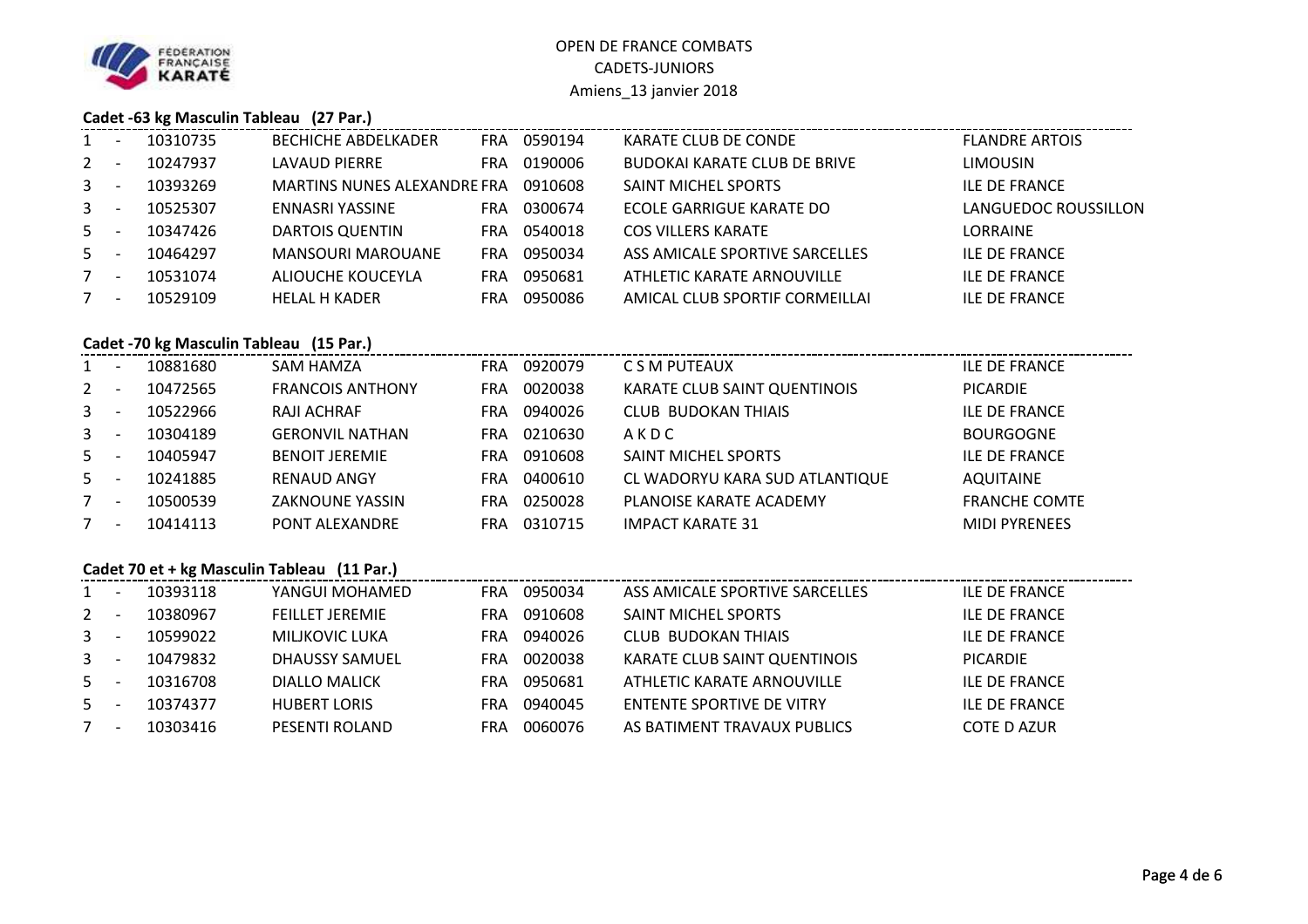

## **Junior -55 kg Masculin Tableau (15 Par.)**

| $1 \quad$      | 10172318 | <b>SCHROT MAXENCE</b>        | <b>FRA</b> | 0590739 | KARATE CLUB SIN LE NOBLE     | <b>FLANDRE ARTOIS</b> |
|----------------|----------|------------------------------|------------|---------|------------------------------|-----------------------|
| $\mathbf{2}$   | 10260413 | <b>GALLICHER DAVY</b>        | <b>FRA</b> | 0720008 | SAMOURAI 2000                | PAYS DE LA LOIRE      |
| 3 <sup>7</sup> | 10168290 | <b>TAS SAMI</b>              | FRA        | 0850635 | <b>TEAMTAS 85</b>            | PAYS DE LA LOIRE      |
| $\mathbf{3}$   | 10196953 | <b>BAIZID ANIS</b>           | <b>FRA</b> | 0690077 | SEN NO SEN KARATE VENISSIEUX | <b>RHONE ALPES</b>    |
| $5 -$          | 10414166 | <b>MOUTHE HARRY</b>          | <b>FRA</b> | 0310715 | <b>IMPACT KARATE 31</b>      | <b>MIDI PYRENEES</b>  |
| $5 -$          | 10169612 | <b>VALENTE SILVA NICOLAS</b> | FRA        | 0770059 | KARATE CLUB BOISSY LE CHATEL | <b>ILE DE FRANCE</b>  |
| 7              | 10367954 | <b>ROTH THEOPHILE</b>        | FRA        | 0950090 | CLUB SP MUNICIPAL EAUBONNE   | <b>ILE DE FRANCE</b>  |

#### **Junior -61 kg Masculin Tableau (19 Par.)**

|             |                          | $341101$ of $\frac{1}{2}$ $\frac{1}{2}$ $\frac{1}{2}$ $\frac{1}{2}$ $\frac{1}{2}$ $\frac{1}{2}$ $\frac{1}{2}$ $\frac{1}{2}$ $\frac{1}{2}$ |                            |            |         |                                      |                       |
|-------------|--------------------------|-------------------------------------------------------------------------------------------------------------------------------------------|----------------------------|------------|---------|--------------------------------------|-----------------------|
| $1 -$       |                          | 10785613                                                                                                                                  | EL BEQQAL BRAHIM           | FRA        | 0300613 | SHOTOKAN KARATE ALESIEN              | LANGUEDOC ROUSSILLON  |
| $2 -$       |                          | 10461958                                                                                                                                  | <b>BOUROUBA ILIES</b>      | FRA        | 0780014 | <b>CLUB KARATE OKINAWA</b>           | <b>ILE DE FRANCE</b>  |
| $3 -$       |                          | 10208125                                                                                                                                  | <b>BOURGUES ADRIEN</b>     | <b>FRA</b> | 0340773 | KARATE KICK BOXING LATTOIS METROPOLE | LANGUEDOC ROUSSILLON  |
| $3 -$       |                          | 10745444                                                                                                                                  | AMOR YAZID                 | <b>FRA</b> | 0940026 | CLUB BUDOKAN THIAIS                  | <b>ILE DE FRANCE</b>  |
| $5 -$       |                          | 10229709                                                                                                                                  | <b>HAON CLEMENT</b>        | FRA        | 0130704 | FULL KARATE ACADEMIE                 | <b>PROVENCE</b>       |
| $5 -$       |                          | 10720178                                                                                                                                  | SOMSAATH TOMMEE            | FRA        | 0590079 | TEMPLEMARS KARATE CLUB               | <b>FLANDRE ARTOIS</b> |
| 7           | $\overline{\phantom{a}}$ | 10864368                                                                                                                                  | <b>OUDOUD MOULAY</b>       | FRA        | 0590194 | KARATE CLUB DE CONDE                 | <b>FLANDRE ARTOIS</b> |
| $7^{\circ}$ | $\overline{\phantom{a}}$ | 10236255                                                                                                                                  | <b>BOUYAHYA BAHAEDDINE</b> | FRA        | 0590028 | <b>FACHES THUMESNIL ASS KARATE</b>   | <b>FLANDRE ARTOIS</b> |
|             |                          |                                                                                                                                           |                            |            |         |                                      |                       |

#### **Junior -68 kg Masculin Tableau (26 Par.)**

| 1            | 10527198 | SEKOURI YASSINE         | FRA | 0940026 | CLUB BUDOKAN THIAIS          | <b>ILE DE FRANCE</b> |
|--------------|----------|-------------------------|-----|---------|------------------------------|----------------------|
| $\mathbf{2}$ | 10278559 | <b>SALMI YOUNESSE</b>   | FRA | 0950608 | <b>GONESSE KARATE CLUB</b>   | <b>ILE DE FRANCE</b> |
| $\mathbf{3}$ | 10094591 | SALHI RYAN              | FRA | 0940026 | CLUB BUDOKAN THIAIS          | <b>ILE DE FRANCE</b> |
| $\mathbf{3}$ | 10020759 | MERAH KAMIL             | FRA | 0690077 | SEN NO SEN KARATE VENISSIEUX | <b>RHONE ALPES</b>   |
| $5 -$        | 10119391 | <b>FRANCISAIN MATEO</b> | FRA | 0680632 | SEISHINKAI                   | ALSACE               |
| $5 -$        | 10310960 | <b>PHE PIERRE</b>       | FRA | 0720008 | SAMOURAI 2000                | PAYS DE LA LOIRE     |
| 7            | 10518980 | <b>MIQUEL ROMAIN</b>    | FRA | 0850006 | ECOLE LUCONNAISE DE KARATE   | PAYS DE LA LOIRE     |
| 7            | 10382963 | <b>BAKHTI IDRISS</b>    | FRA | 0690077 | SEN NO SEN KARATE VENISSIEUX | <b>RHONE ALPES</b>   |